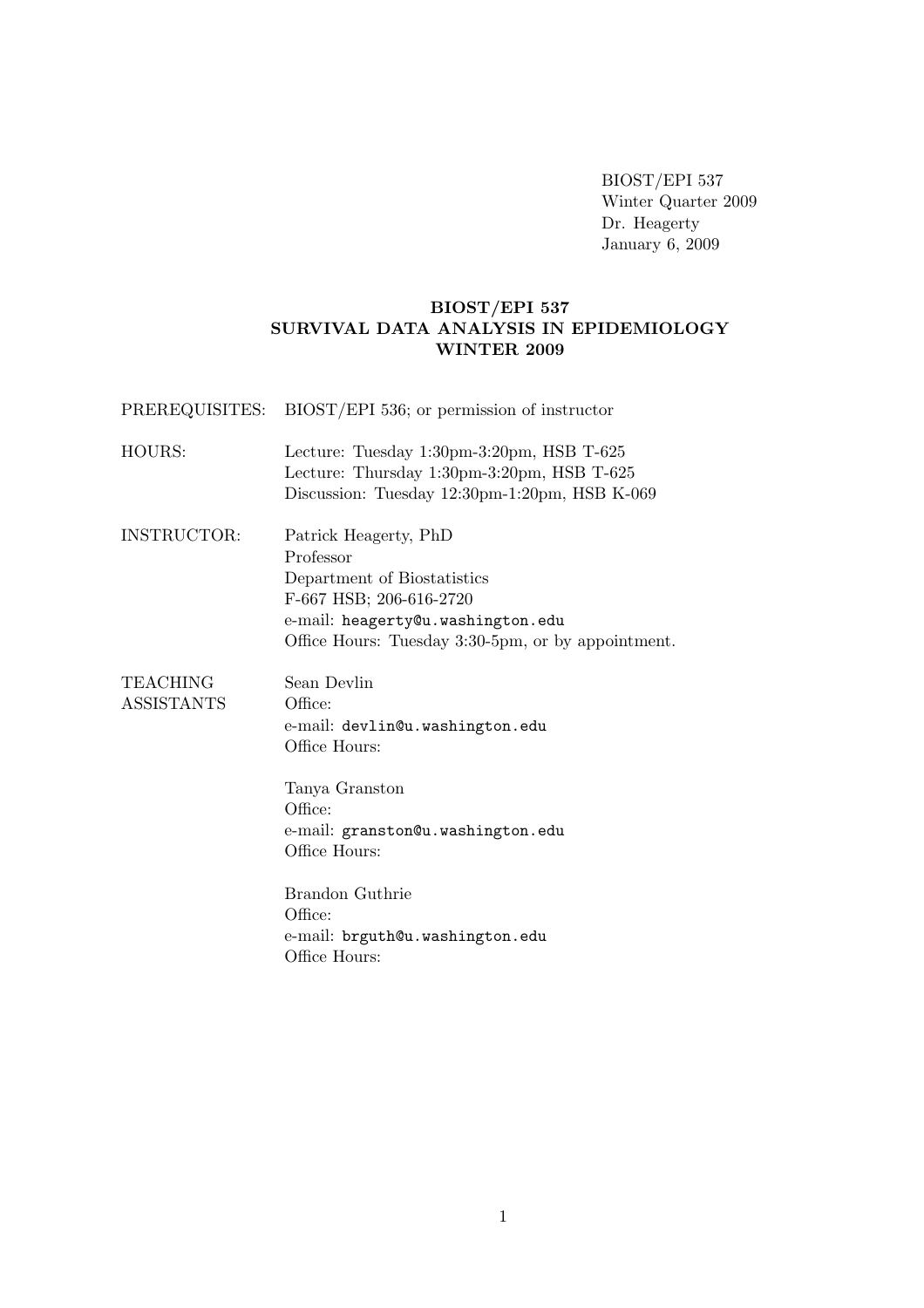| REQUIRED TEXT:                      | Hosmer, Lemeshow & May: Applied Survival Analysis: Regression Modeling<br>of Time to Event Data, Wiley, 2008.                                                                                                                                                                                                                                                                               |  |
|-------------------------------------|---------------------------------------------------------------------------------------------------------------------------------------------------------------------------------------------------------------------------------------------------------------------------------------------------------------------------------------------------------------------------------------------|--|
|                                     | Lecture notes handed out in class.                                                                                                                                                                                                                                                                                                                                                          |  |
| <b>RECOMMENDED</b><br><b>BOOKS:</b> | Breslow & Day: Statistical Methods in Cancer Research, Volume II:<br>The Design and Analysis of Cohort Studies, IARC Sci. Pub. #82, Oxford, 1988.                                                                                                                                                                                                                                           |  |
|                                     | Collett: <i>Modeling Survival Data in Medical Research</i> , Chapman & Hall, 2003.                                                                                                                                                                                                                                                                                                          |  |
|                                     | Clayton & Hills: Statistical Methods in Epidemiology, Oxford, 1993.                                                                                                                                                                                                                                                                                                                         |  |
| <b>EXTRA</b><br>HANDOUTS:           | Extra handouts from class sessions will usually be available at the next<br>lecture. In addition, PDF files of the lecture notes will<br>be posted on the course web page.                                                                                                                                                                                                                  |  |
| VIDEOTAPES:                         | Audio with screen capture will be recorded for each lecture and posted<br>on the course web site. Not all aspects of class will be captured (reliably)<br>with this technology, so students are expected to attend class sessions.                                                                                                                                                          |  |
| <b>COMPUTER</b><br>SOFTWARE:        | We will be using STATA 10 which is available in the Health Sciences<br>Microcomputer Laboratory. Personal copies of STATA are available for UW<br>Health Sciences faculty, students, and staff via the STATA web site.                                                                                                                                                                      |  |
| <b>CLASS</b><br><b>WEBSITE:</b>     | Homework exercises and course information will be available on the website:<br>http://faculty.washington.edu/heagerty/Courses/b537                                                                                                                                                                                                                                                          |  |
| DISABILITY:                         | If you would like to request academic accomodations due to a disability, please<br>contact Disabled Student Services, 448 Schmitz, 543-8924 (V/TDD). If you have<br>a letter from Disabled Student Services indicating you have a disability that<br>requires academic accomodations, please present the letter to me so that we<br>can discuss the accomodations you might need for class. |  |
| <b>DISCUSSION</b><br>SECTION:       | The discussion section will be used to discuss STATA examples, homework<br>exercises, and outstanding questions that arising from the lectures.                                                                                                                                                                                                                                             |  |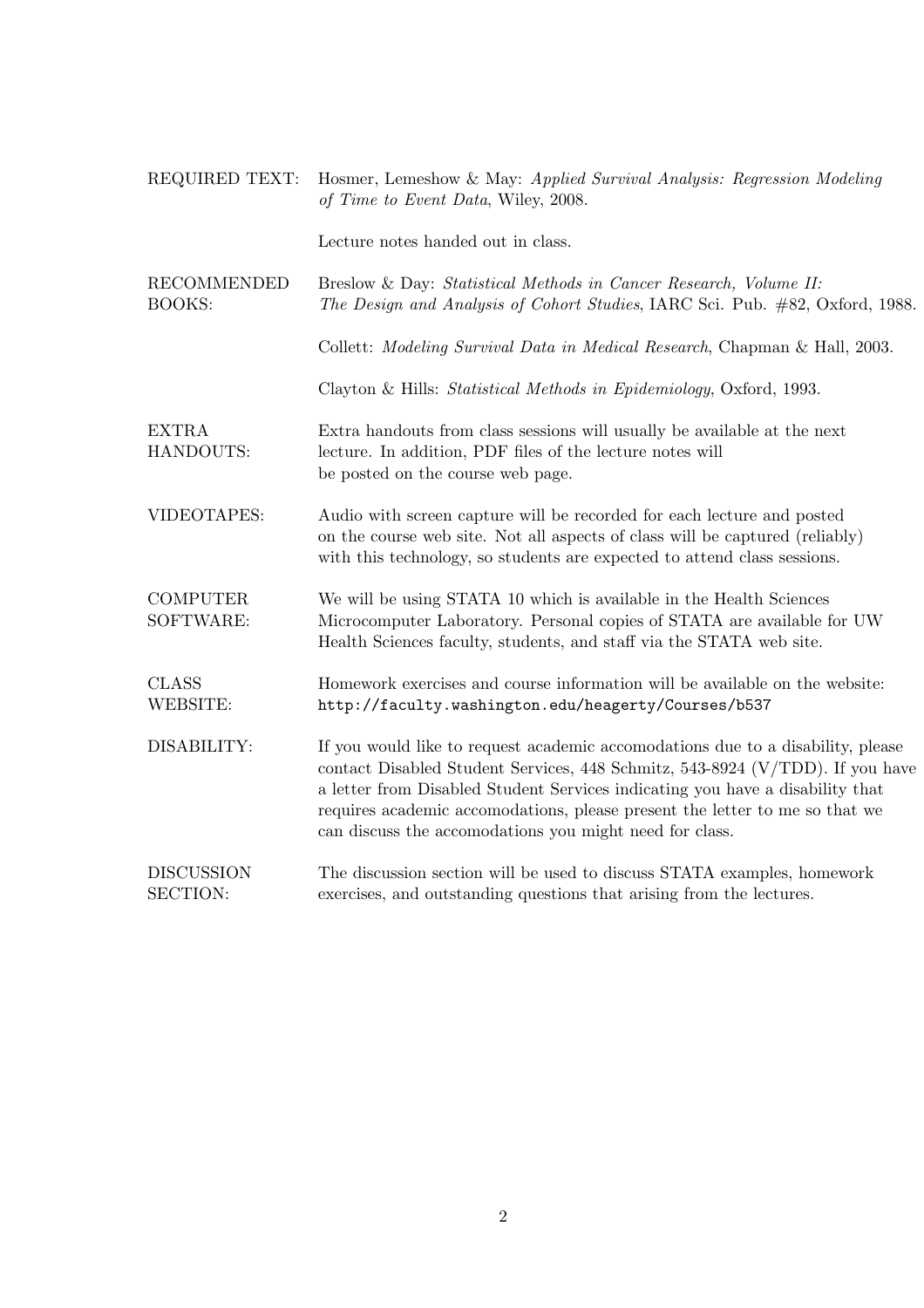| COURSEWORK: Weekly Exercises |                                                           |
|------------------------------|-----------------------------------------------------------|
|                              | Two Quizes (February 3, 2009 and March 3, 2009)           |
|                              | Midterm Exam (take-home), due February 12, 2006 in class. |
|                              | Final Exam (exam week).                                   |

GRADING: Numerical class grades will be based on the final exam (30%), the midterm exam (40%), and two quizes (30%). In addition, weekly homework questions will be marked "check" or "minus" for whether or not it represents a good faith effort to answer the question. The course grade will be the minimum of the grade based on the average for the two exams and the exercise effort according to the chart below:

| Minimum percent of exercises completed |
|----------------------------------------|
|                                        |
| 75                                     |
| 65                                     |
|                                        |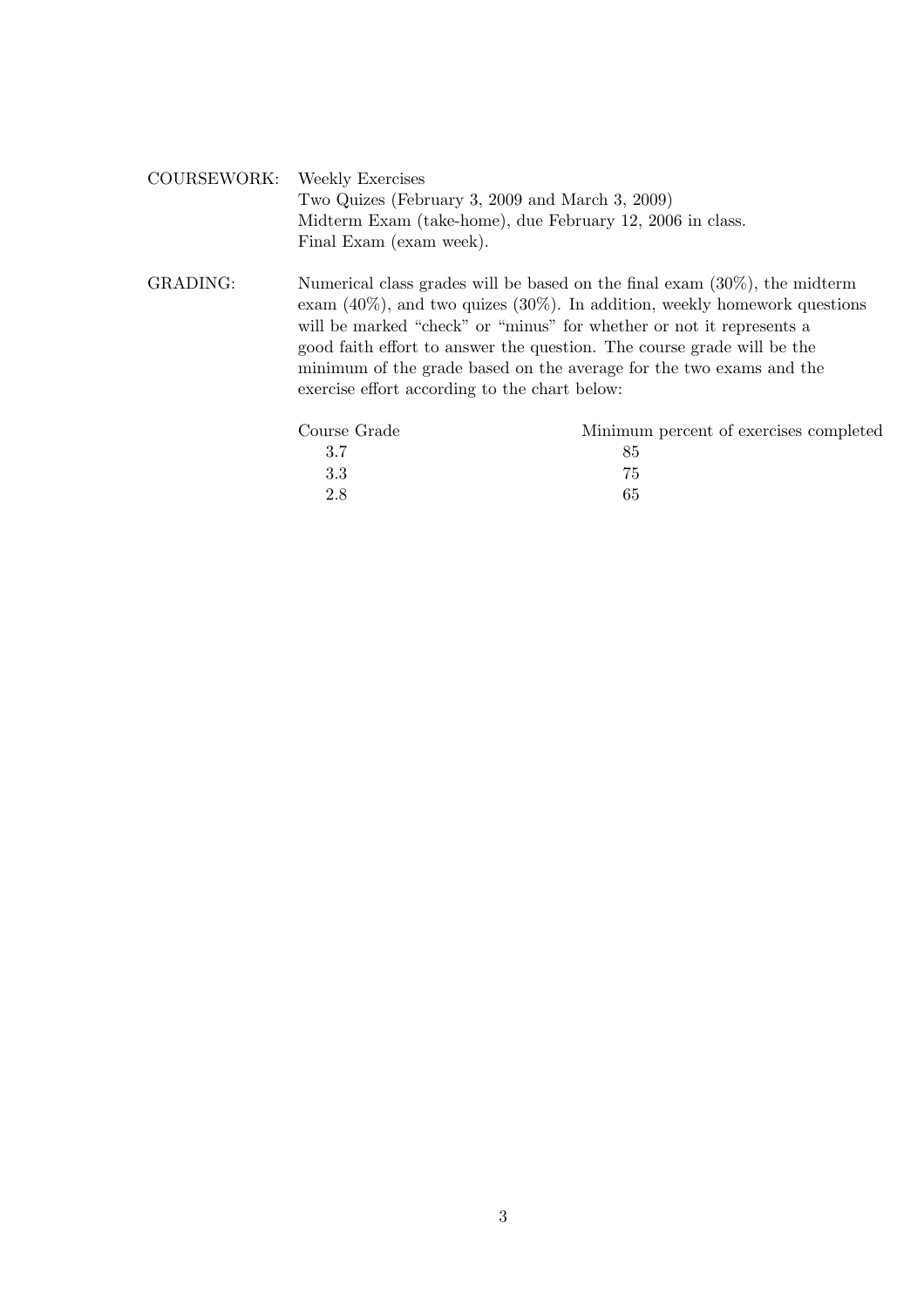BIOST/EPI 537 Winter Quarter 2009 Dr. Heagerty

## LEARNING OBJECTIVES BIOST/EPI 537 SURVIVAL DATA ANALYSIS IN EPIDEMIOLOGY WINTER 2009

Upon entering this course you are expected to have completed courses in introductory statistics or biostatistics, multiple regression, elementary categorical and censored survival data analysis, and multiple logistic regression analysis of data from epidemiologic case-control studies. You should know how to fit multiple linear and logistic regression models, and how to perform hypothesis tests about regression coefficients. You should be familiar with case-control, cross-sectional, and cohort study designs. You should have been exposed to simple statistical methods for analyzing censored survival data, including the Kaplan-Meier estimator and the log-rank test.

After completing this course the student can ordinarily expect to:

- 1. Estimate survival curves using the Kaplan-Meier estimator.
- 2. Estimate the (grouped or smoothed) instantaneous mortality or hazard rate.
- 3. Compare two or more survival curves using a log-rank or related test.
- 4. Fit appropriate Cox regression models to continuous time data from epidemiologic cohort studies using STATA, and evaluate the fit of these models.
- 5. Interpret regression coefficients from Cox regression models fit to continuous-time data, and test hypotheses about them.
- 6. Use time-dependent covariates in the Cox model and interpret the coefficients.
- 7. Fit appropriate Poisson regression models to grouped data from epidemiologic cohort studies using STATA, and evaluate the fit of these models.
- 8. Interpret regression coefficients from Poisson regression models fit to grouped data, and test hypotheses about them.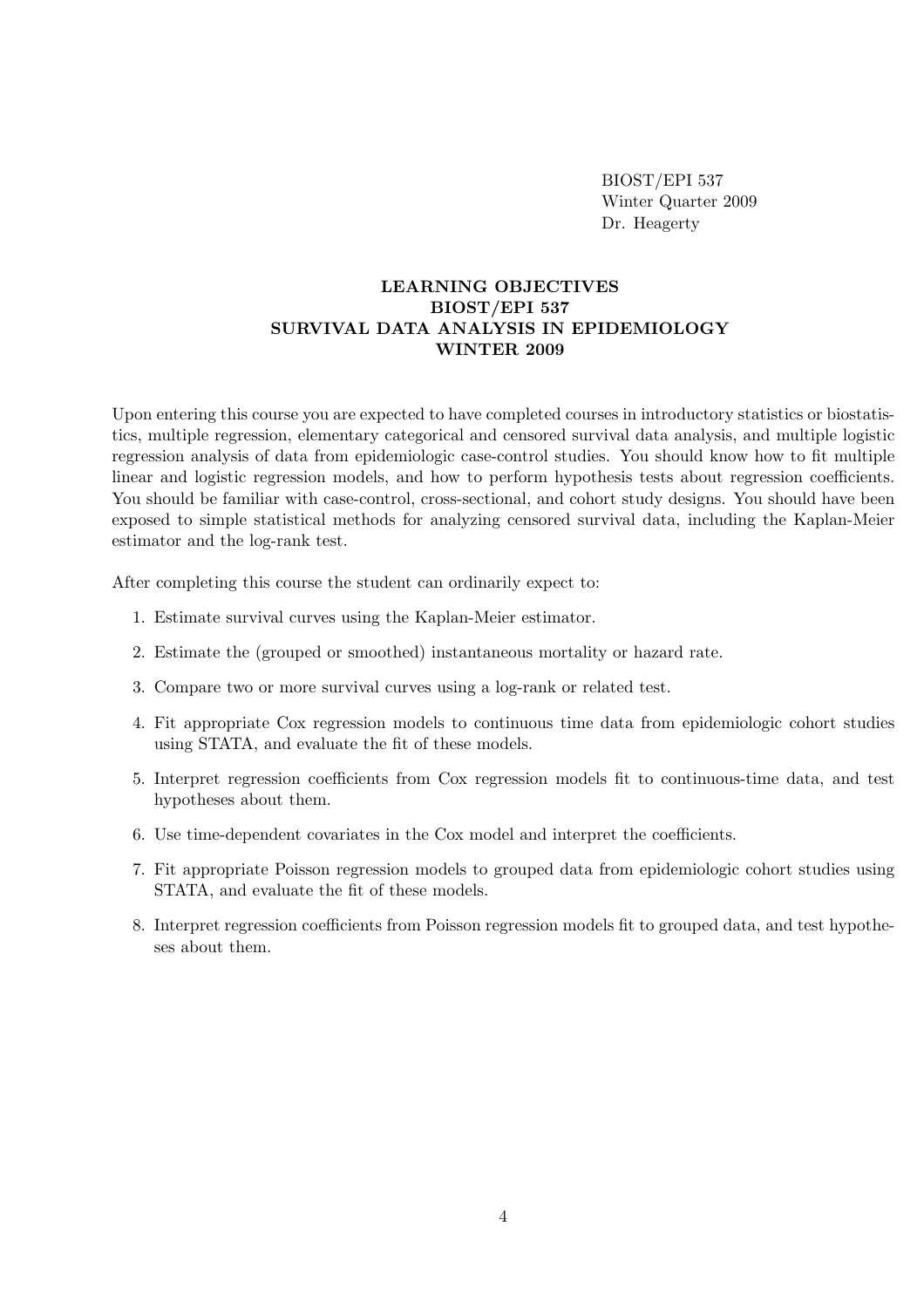BIOST/EPI 537 Winter Quarter 2009 Dr. Heagerty

#### BIOST/EPI 537 SURVIVAL DATA ANALYSIS IN EPIDEMIOLOGY

# Course Outline

|    | TOPIC (estimated number of lectures), *= optional                                          | <b>READING</b>                             |
|----|--------------------------------------------------------------------------------------------|--------------------------------------------|
| 1. | Introduction to longitudinal studies, survival distributions<br>and event-time data. $(1)$ | H&L:Ch. 1<br>B&D: Ch. 1                    |
| 2. | One, Two, and K-sample Nonparametric methods for censored<br>survival data. $(2)$          |                                            |
|    | Product-limit estimator                                                                    | H&L: 2.2, 2.3                              |
|    | Nelson cumulative hazard estimator                                                         | H&L: 2.5; B&D 5.3                          |
|    | Kernal hazard estimator                                                                    | B&D: 5.3(a)                                |
|    | Two and K-sample log-rank test                                                             | H&L: 2.4; Collett: 2.5, 2.6                |
|    | Trend test; Stratified test                                                                | H&L: 2.4; Collett: 2.7, 2.8                |
| 3. | Introduction to the Cox regression model $(3)$                                             |                                            |
|    | Forms of the model                                                                         | H&L: 3.1, 3.2; B&D: 5.1(c)                 |
|    | Interpretation of coefficients                                                             | H&L: 4.1-4.4; Collett: 3.7                 |
|    | Relationship to K-sample methods                                                           | Collett: 3.9                               |
|    | Survival curve and hazard function estimation                                              | H&L: 4.5, 4.6; B&D: 5.3(b)<br>Collett: 3.8 |
|    | Stratification                                                                             | H&L: 7.2; B&D: 5.1                         |
| 4. | Advanced topics in Cox regression and its application                                      |                                            |
|    | to cohort studies $(6)$                                                                    |                                            |
|    | Left truncation due to staggered entry                                                     | H&L: 7.4; B&D: 5.6(a)                      |
|    | Time-dependent covariates                                                                  | H&L: 7.3; B&D: 5.1(b)                      |
|    |                                                                                            | B&D: 5.5(g), Ch. 6                         |
|    | Time-dependent strata                                                                      | B&D: 5.1                                   |
|    | Different time scales                                                                      | B&D: 5.1, 5.6(a),(b)                       |
|    | Comparison with population rates (external)                                                | B&D: 5.1(d), 5.5(a),(c),(d)                |
|    | Goodness-of-fit and regression diagnostics                                                 | B&D: 4.3, 5.2(c), 5.6(c)<br>Collett: Ch. 5 |
|    | Competing Risks                                                                            |                                            |
|    | Post-stratification                                                                        |                                            |